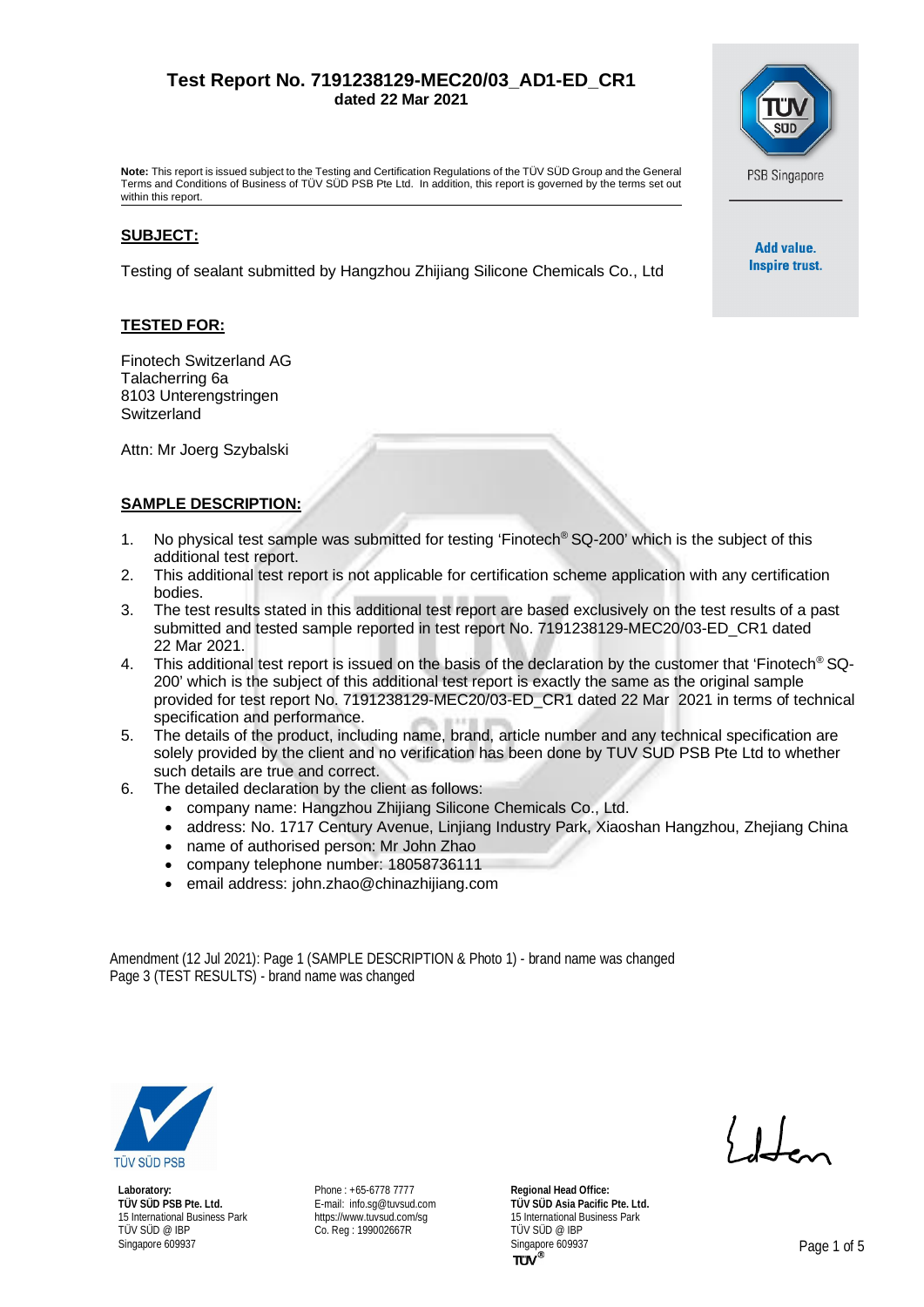

#### **TEST METHODS:**

Adopted ASTM C1184 : 2018 Standard Specification For Structural Silicone Sealants

**Extrudability** 

1. Adopted ASTM C603 : 2014 (2019) Standard Test Method For Extrusion Rate And Application Life Of Elastomeric Sealants

Test pressure in the state of the state of the state of the state of the state of the state of the state of the state of the state of the state of the state of the state of the state of the state of the state of the state No. of determination : 1

**Flow Properties** 

2. ASTM C639 : 2015 Standard Test Method For Rheological (Flow) Properties Of Elastomeric **Sealants** 

| Method                | Test method for 'Type II' sealant             |
|-----------------------|-----------------------------------------------|
| Test conditions       | a) 4.4°C in environmental chamber for 4 hours |
|                       | b) $50^{\circ}$ C in oven for 4 hours         |
| No. of determinations | 2 for vertical and horizontal displacements   |
|                       |                                               |

**Hardness** 

3. ASTM C661 : 2015 Standard Test Method For Indentation Hardness Of Elastomeric-Type Sealants By Means Of A Durometer

Test Conditions:

a)  $23^{\circ}$ C and 50% relative humidity for 7 days b)  $38^{\circ}$ C and 95% relative humidity for 7 days c)  $23^{\circ}$ C and 50% relative humidity for 7 days<br>No. of determinations  $\cdot$  2.3 p : 2, 3 points per test piece

Tack-Free Time

4. ASTM C679 : 2015 Standard Test Method For Tack-Free Time Of Elastomeric Sealants

No. of determinations : 2

## Effects Of Heat Ageing

5. ASTM C792 : 2015 (2020) Standard Test Method For Effects Of Heat Ageing On Weight Loss, Cracking, And Chalking Of Elastomeric Sealants

**Test Conditions:** a)  $23^{\circ}$ C and 50% relative humidity for 7 days b)  $70^{\circ}$ C for 21 days No. of determinations : 3, 1 as control

 $\langle 1 \rangle$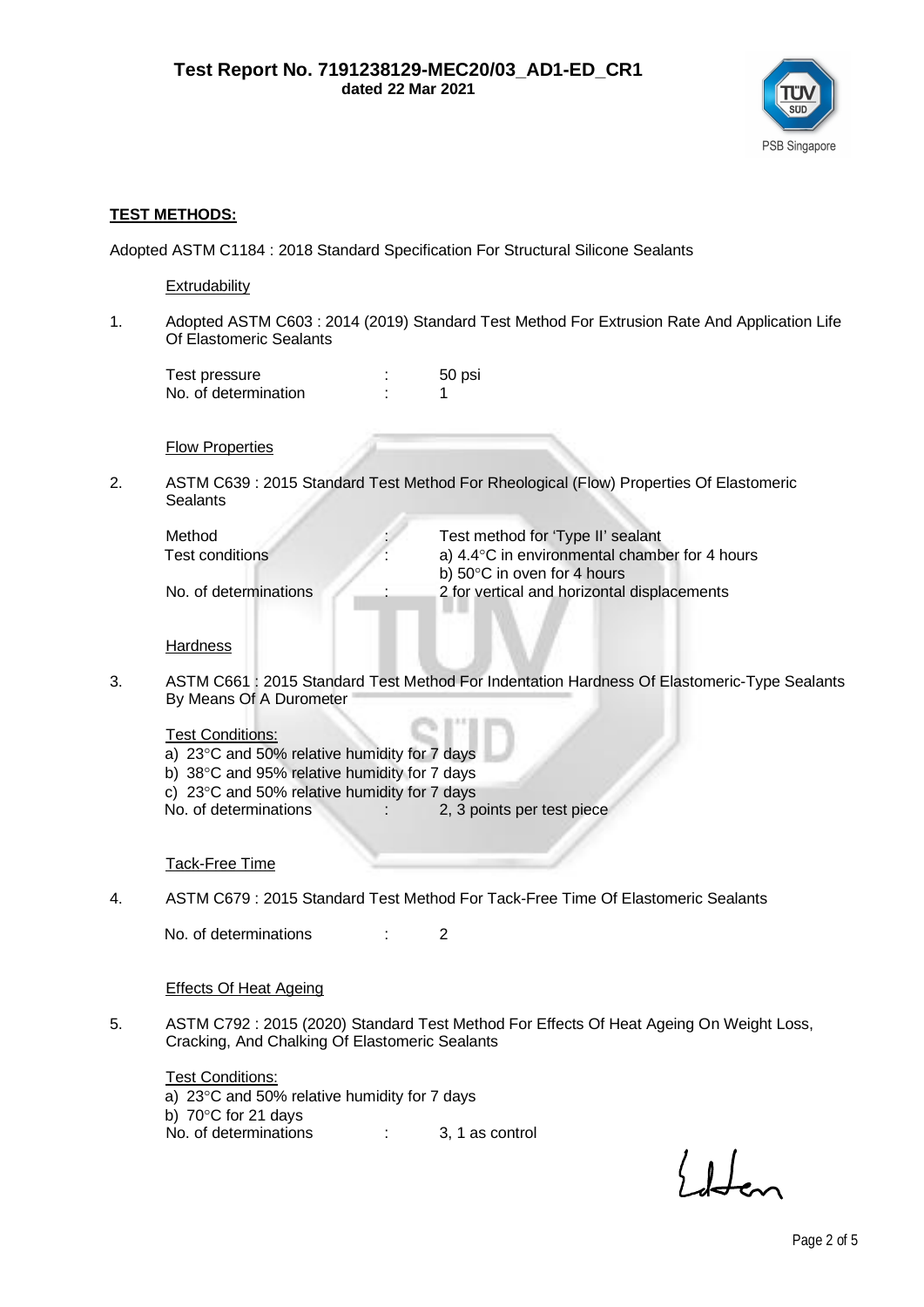

#### Tensile Strength

6. Adopted ASTM C1135 : 2019 Standard Test Method For Determining Tensile Adhesion Properties Of Structural Sealants

Test Conditions:

- a.  $23^{\circ}$ C and 50% relative humidity for 21 days
- b. 23 $\degree$ C and 50% relative humidity for 21 days and followed by 88 $\degree$ C for 1 hour
- c. 23 $\degree$ C and 50% relative humidity for 21 days and followed by -29 $\degree$ C for 1 hour
- d.  $23^{\circ}$ C and 50% relative humidity for 21 days and followed by water immersion at standard conditions for 1 week
- e.  $23^{\circ}$ C and 50% relative humidity for 21 days and followed by UV exposure for 5000 hours: 8 hours UV at 60°C, 4 hours condensation at 50°C, UVA 340 nm and 0.89 W/m<sup>2</sup>.nm

Grip length : 12.7 mm Crosshead speed : 50.8 mm/min

Test specimen **interest in the Tensile test specimen assembly using glass substrates** No. of determinations : 5 per test condition

## **CONDITIONING:**

Unless otherwise specified, all test specimens were tested at  $23 \pm 2^{\circ}$ C and 50  $\pm$  5% relative humidity. Standard Conditions parameters:  $23 \pm 2^{\circ}$ C and  $50 \pm 5%$  relative humidity.

|                                            |                                | ASTM C1184: 2018                       |  |  |
|--------------------------------------------|--------------------------------|----------------------------------------|--|--|
|                                            |                                | Requirements For Physical, Mechanical, |  |  |
|                                            |                                | And Performance Qualities Of The       |  |  |
| Test                                       | 'Finotech <sup>®</sup> SQ-200' | Sealant                                |  |  |
| Extrudability<br>1.                        | 7.6 <sub>sec</sub>             | 10 sec maximum                         |  |  |
| 2.<br><b>Rheological (Flow) Properties</b> | Vertical displacement:         |                                        |  |  |
|                                            | 0 mm sag                       | Vertical 4.8 mm (3/16 in.) maximum     |  |  |
|                                            | Horizontal displacement:       | Horizontal no deformation maximum      |  |  |
|                                            | No deformation                 |                                        |  |  |
| <b>Indentation Hardness</b><br>3.          | test piece 1, average :        |                                        |  |  |
|                                            | 47.0                           |                                        |  |  |
|                                            | test piece 2, average :        | 20 to 60                               |  |  |
|                                            | 47.4                           |                                        |  |  |
|                                            | average of 2 test pieces :     |                                        |  |  |
|                                            | 47.2                           |                                        |  |  |
| Tack-Free Time<br>4.                       | 1 hour and 30 mins             | no transfer in 3 h                     |  |  |
|                                            | No transfer of test            |                                        |  |  |
|                                            | specimens to the               |                                        |  |  |
|                                            | polyethylene film              |                                        |  |  |
| 5. Effects Of Heat Ageing On               | 1.2%                           | Weight Loss 10% maximum                |  |  |
| Weight Loss, Cracking And                  | No cracking and chalking       | <b>Cracking None</b>                   |  |  |
| Chalking, average                          |                                | <b>Chalking None</b>                   |  |  |

# **TEST RESULTS:**

 $\big\{\downarrow$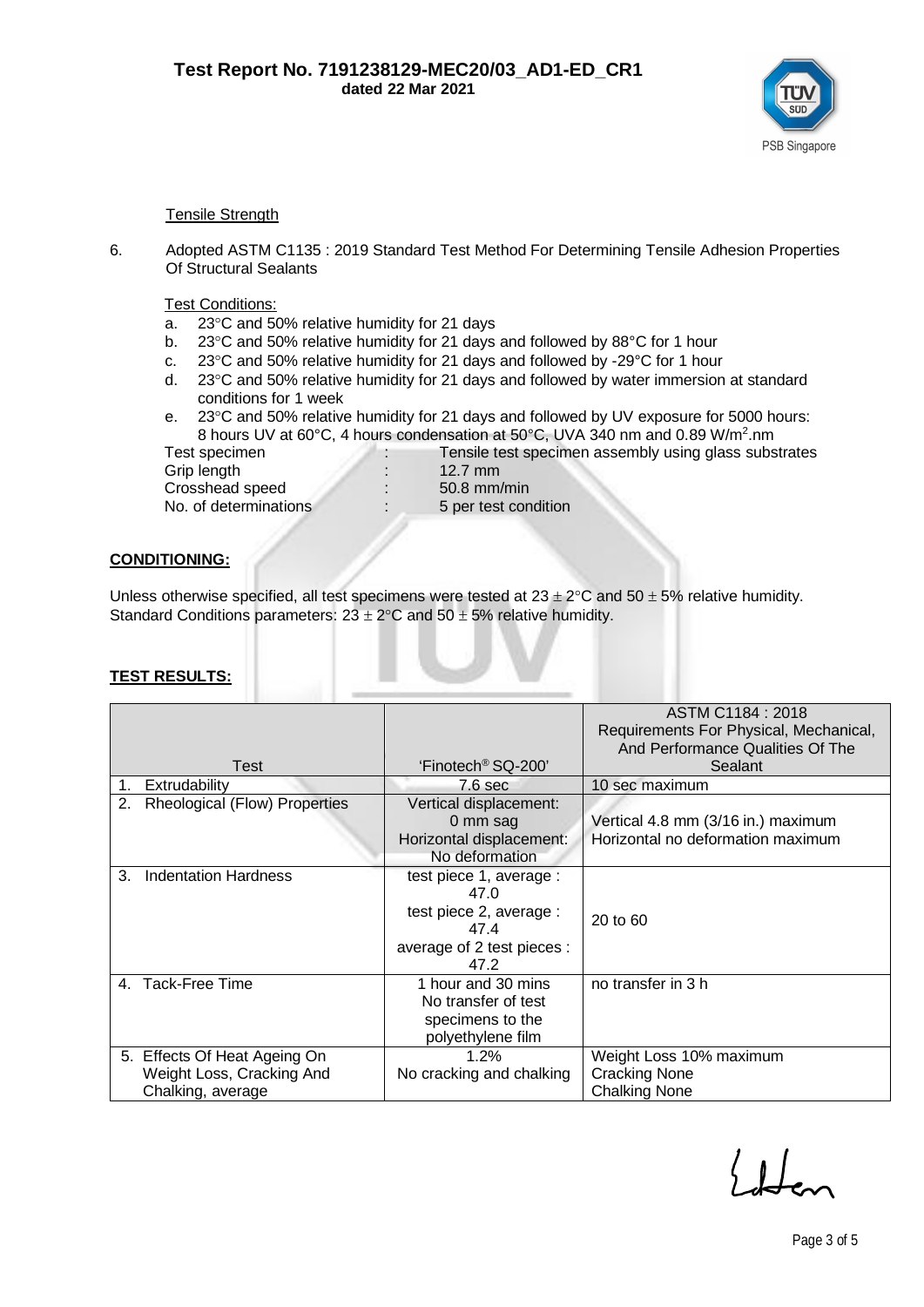

# **TEST RESULTS:**

| Test                             | 'Finotech <sup>®</sup> SQ-200' | ASTM C1184 : 2018<br>Requirements For Physical, Mechanical,<br>And Performance Qualities Of The<br>Sealant |
|----------------------------------|--------------------------------|------------------------------------------------------------------------------------------------------------|
| 6. Maximum Tensile Strength,     |                                |                                                                                                            |
| average                          |                                |                                                                                                            |
| Standards conditions<br>a.       | 830.4 kPa (120.4 psi)          | a. Standards conditions 345 kPa (50 psi)                                                                   |
| 88°C for 1 hour<br>b.            | 792.2 kPa (114.9 psi)          | b. 88°C (190°F) 345 kPa (50 psi)                                                                           |
| $-29^{\circ}$ C for 1 hour<br>C. | 699.1 kPa (101.4 psi)          | c. -29°C (-20°F) 345 kPa (50 psi)                                                                          |
| Water immersion for 1 week<br>d. | 768.4 kPa (111.4 psi)          | d. Water immersion 345 kPa (50 psi)                                                                        |
| UV exposure for 5000 hours<br>e. | 1611.7 kPa (233.8 psi)         | e. A minimum of 5000 h weathering                                                                          |
|                                  |                                | 345 kPa (50 psi)                                                                                           |

# **REMARKS:**

- 1. The test conditions for tensile properties after UV exposure were adopted from ASTM G154 : 2016 Standard Practice For Operating Fluorescent Light Apparatus For UV Exposure Of Non-Metallic Materials.
- 2. The tests and test standard are specified by the client.
- 3. The type of substrate for tensile strength test is specified by the client.
- 4. The substrates did not require priming before application of the sealant as specified by the client.
- 5. The tests were conducted at No. 1 Science Park Drive, Singapore 118221 and 15 International Business Park, Singapore 609937.

Eddie Suwand<br>Testing Officer Product Manager<br>Product Manager Senior Associate Engineer

 $\overline{\phantom{a}}$   $\overline{\phantom{a}}$   $\overline{\phantom{a}}$   $\overline{\phantom{a}}$   $\overline{\phantom{a}}$   $\overline{\phantom{a}}$   $\overline{\phantom{a}}$   $\overline{\phantom{a}}$   $\overline{\phantom{a}}$   $\overline{\phantom{a}}$   $\overline{\phantom{a}}$   $\overline{\phantom{a}}$   $\overline{\phantom{a}}$   $\overline{\phantom{a}}$   $\overline{\phantom{a}}$   $\overline{\phantom{a}}$   $\overline{\phantom{a}}$   $\overline{\phantom{a}}$   $\overline{\$ 

Product Manager<br>Real Estate & Infrastructure Mechanical Centre